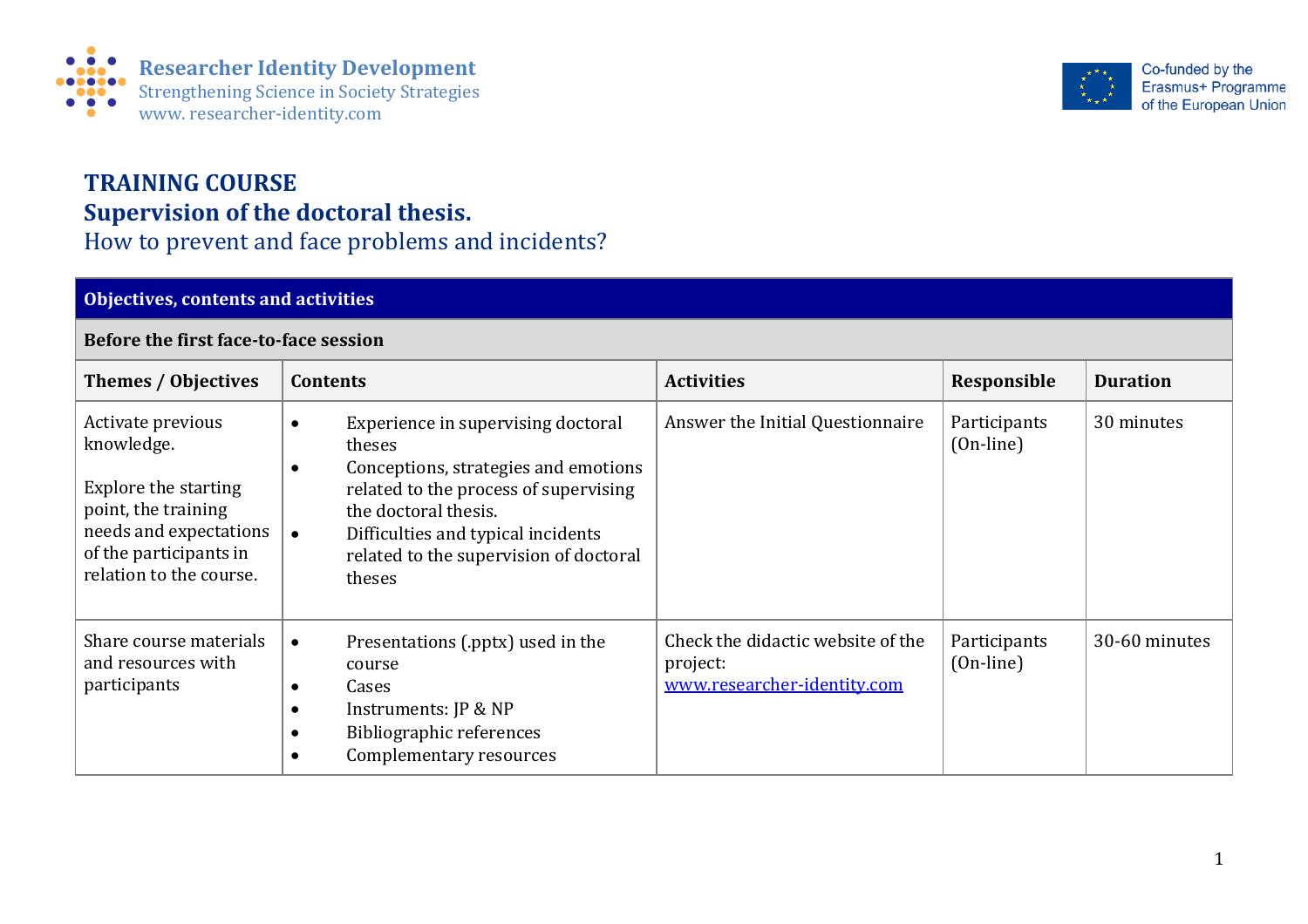



| First day (4 hours)                                                          |                                                                                                                                                                                                  |                          |              |                 |
|------------------------------------------------------------------------------|--------------------------------------------------------------------------------------------------------------------------------------------------------------------------------------------------|--------------------------|--------------|-----------------|
| <b>Objectives</b>                                                            | <b>Contents</b>                                                                                                                                                                                  | <b>Activities</b>        | Responsible  | <b>Duration</b> |
| Justification of the<br>training course                                      | Why a course aimed at supervisors?<br>National vs. International context<br>Research in doctoral supervision<br>$\bullet$<br>Innovative doctoral education and<br>$\bullet$<br>modern doctorates | Presentation             | Facilitators | 10 minutes      |
| Presentation of the<br>team and participants                                 | Projects and previous research of the team.                                                                                                                                                      | Presentation             | Facilitators | 5 minutes       |
|                                                                              | Presentation of participants: discipline,<br>experience in doctoral supervision and<br>expectations in relation to this course                                                                   | Individual presentations | Participants | 15 minutes      |
| Program                                                                      | Program                                                                                                                                                                                          | Group reflection         | Facilitators | 5 minutes       |
| Results of the initial<br>questionnaire                                      | Initial overview of the group and starting<br>point                                                                                                                                              | Group reflection         | Facilitators | 10 minutes      |
| <b>BLOCK 1. DOCTORAL</b><br><b>TRAJECTORY</b>                                | Characteristics of the doctoral trajectory.<br>Phases of the doctoral trajectory.                                                                                                                | Presentation             | Facilitators | 15 minutes      |
| BLOCK 2.<br><b>CHARACTERISTICS OF</b><br>PHD STUDENTS OF<br>THE 21ST CENTURY | New academic demands<br>Changes in the profile of researchers<br>Changes in products and processes<br>Identity and students' perceptions changes                                                 | Presentation             | Facilitators | 10 minutes      |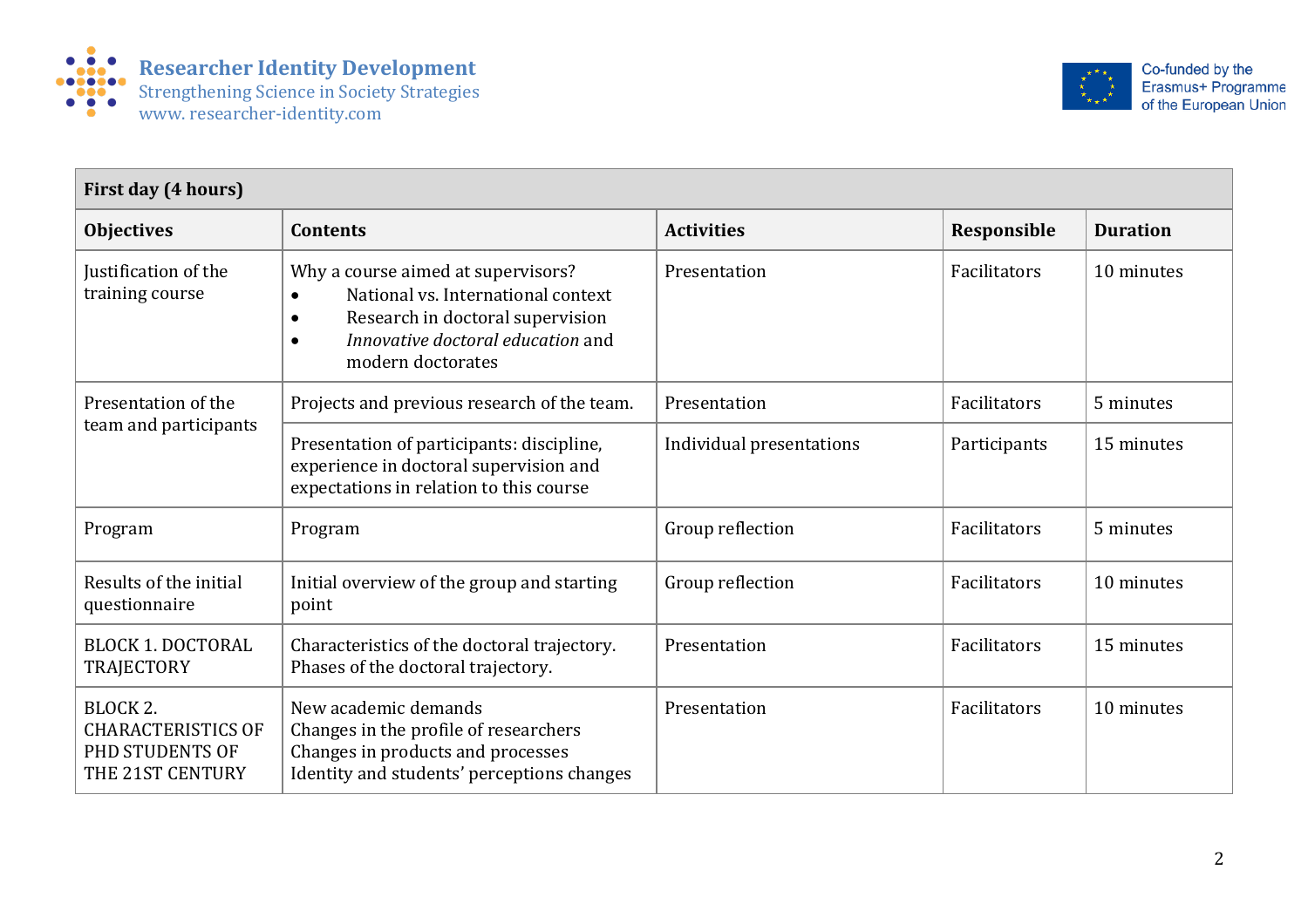



| <b>BLOCK 3. PHD</b><br><b>SUPERVISORS OF THE</b><br>21ST CENTURY          | Changes on supervisors' profile<br>The relationship is no longer just diadic<br>A community look<br>Modes of supervision | Presentation                                                    | Facilitators | 10 minutes |
|---------------------------------------------------------------------------|--------------------------------------------------------------------------------------------------------------------------|-----------------------------------------------------------------|--------------|------------|
| <b>BLOCK 4. STRATEGIES</b><br><b>FOR A SUCCESSFUL</b><br>DOCTORAL PROCESS | Expectations:<br>Research<br>$\bullet$<br>Initial questionnaire<br>$\bullet$                                             | Presentation                                                    | Facilitators | 10 minutes |
|                                                                           | Direction along the trajectory?                                                                                          | Presentation                                                    | Facilitators | 10 minutes |
|                                                                           |                                                                                                                          | Workshop 1. Network Plot                                        | Teamwork     | 30 minutes |
|                                                                           |                                                                                                                          | Group discussion NP                                             | Participants | 30 minutes |
|                                                                           | Supervision meetings.                                                                                                    | Presentation                                                    | Facilitators | 10 minutes |
|                                                                           | Feedback and guidance.<br>A relational, dynamic and located process.                                                     | Workshop 2. Journey Plot                                        | Teamwork     | 30 minutes |
|                                                                           |                                                                                                                          | Group discussion JP                                             | Participants | 30 minutes |
| Preparing for<br>Workshop 3                                               | Critical prototypical problems and incidents<br>of the supervision process                                               | Explanation of the workshop.                                    | Facilitators | 10 minutes |
|                                                                           |                                                                                                                          | Review examples of cases:<br>www.researcher-identity.com        | Teamwork     |            |
|                                                                           |                                                                                                                          | Select one of the IC and describe<br>it based on the PhD-PANIC. |              |            |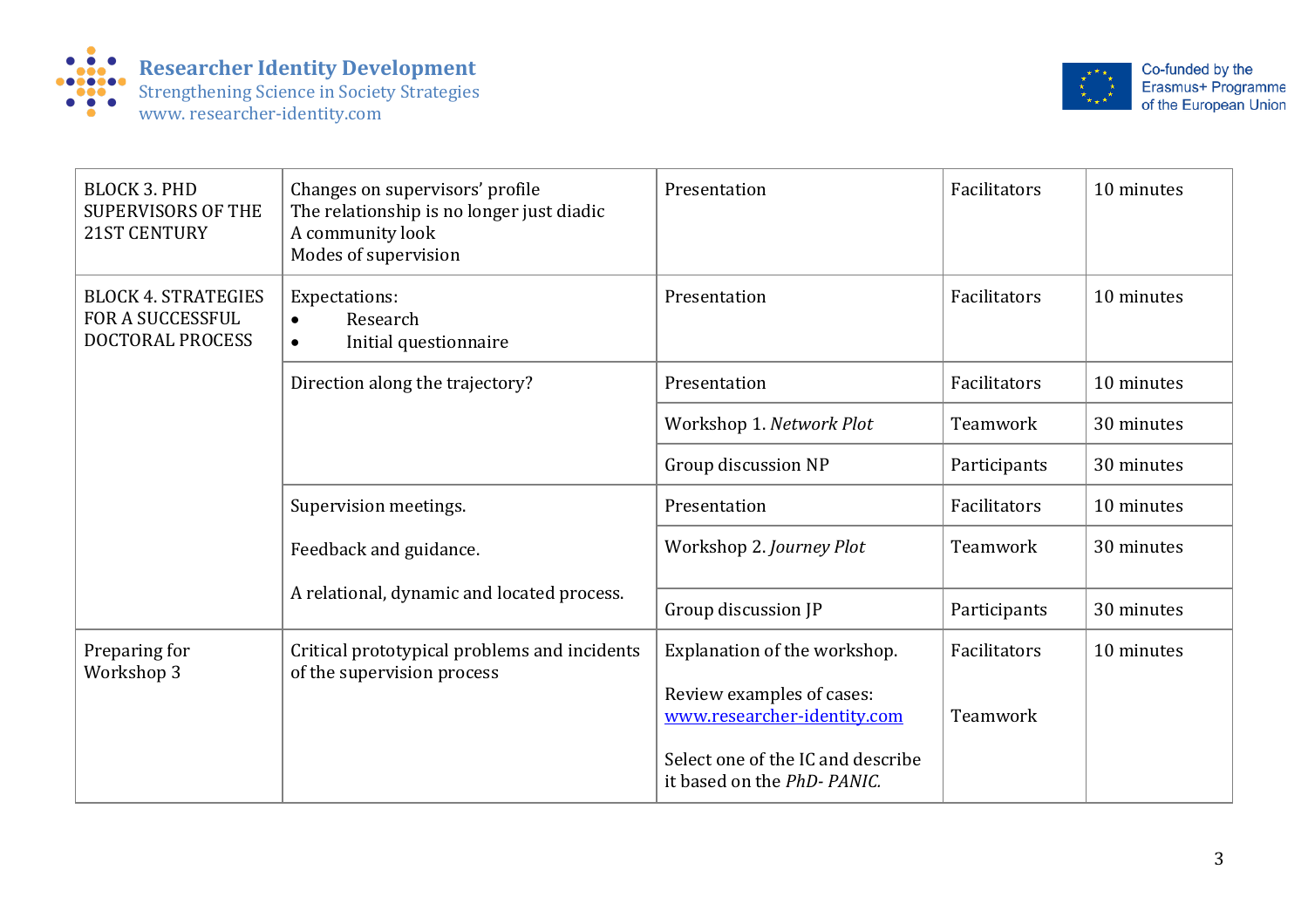



| Second day (4 hours)                                                  |                                                                                                                                                                                                                                                                     |                                                                                                                                                                                                                                         |              |                 |  |
|-----------------------------------------------------------------------|---------------------------------------------------------------------------------------------------------------------------------------------------------------------------------------------------------------------------------------------------------------------|-----------------------------------------------------------------------------------------------------------------------------------------------------------------------------------------------------------------------------------------|--------------|-----------------|--|
| <b>Objectives</b>                                                     | <b>Contents</b>                                                                                                                                                                                                                                                     | <b>Activities</b>                                                                                                                                                                                                                       | Responsible  | <b>Duration</b> |  |
| <b>BLOCK 5. MOST</b><br>FREQUENT INCIDENTS<br><b>AND DIFFICULTIES</b> | Prototypical and emerging critical incidents<br>Research<br>$\bullet$<br>Doctoral students' perception: Redes-id<br>$\bullet$<br>www.redes-id.com/cuestionario<br>Supervisors' perceptions: initial<br>$\bullet$<br>questionnaire                                   | Presentation                                                                                                                                                                                                                            | Participants | 15 minutes      |  |
|                                                                       | Critic-edu: Video-cases www.critic-edu.com                                                                                                                                                                                                                          | Videos                                                                                                                                                                                                                                  | Participants | 15 minutes      |  |
|                                                                       | PhD-PANIC: Guide for the Analysis of Critical<br>Incidents during the Doctorate.<br>Background and description of IC<br>$\bullet$<br>Analysis of the conceptions,<br>$\bullet$<br>strategies and emotions of the actors<br>Intervention and prevention<br>$\bullet$ | WORKSHOP 3. How to prevent<br>and manage problems and<br>incidents?<br>Description of a real IC<br>$\bullet$<br>based on PhD-PANIC.<br>Script for dramatization<br>$\bullet$<br>Analysis of IC and<br>$\bullet$<br>suggested strategies | Teamwork     | 45 minutes      |  |
|                                                                       |                                                                                                                                                                                                                                                                     | Dramatization 1<br>Other participants:<br>$\bullet$<br>analysis with PhD-PANIC.<br>Group discussion<br>$\bullet$                                                                                                                        | Teamwork     | 45 minutes      |  |
|                                                                       |                                                                                                                                                                                                                                                                     | Dramatization 2                                                                                                                                                                                                                         | Teamwork     | 30 minutes      |  |